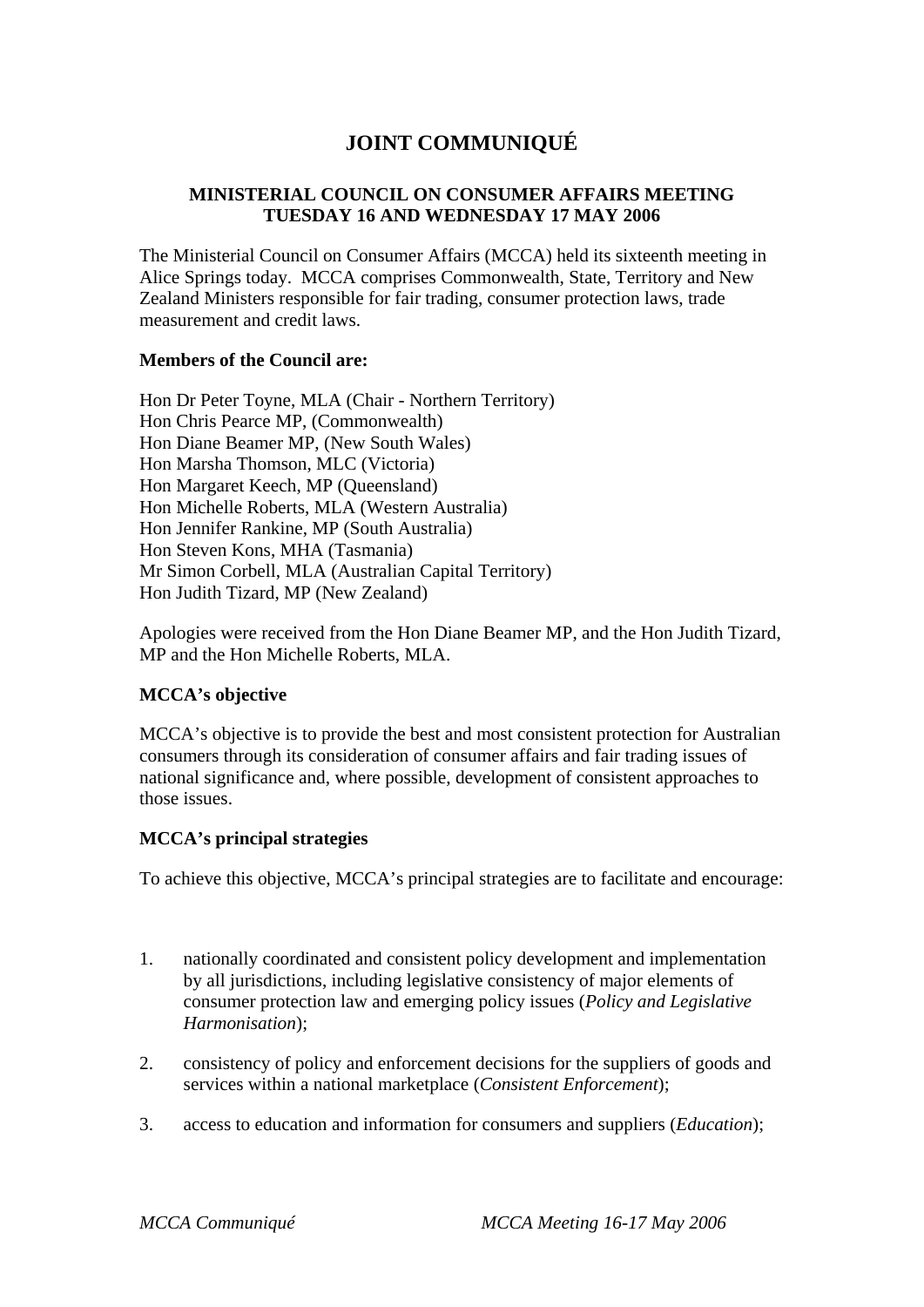- 4. co-operation and consultation on consumer policy between Australia and New Zealand (*Australia/NZ Co-operation)*; and
- 5. research into consumer concerns and trade practices *(Research)*.

MCCA is supported by a Standing Committee of Officials of Consumer Affairs (SCOCA).

MCCA considered a range of consumer issues in the context of these strategies. Outcomes of the meeting included:

# *Strategy 1 - Policy and Legislative Harmonisation*

## *Review of Australia's Product Safety Policy*

Ministers welcomed the Productivity Commission's report Review of the Australian Consumer Product Safety System.

Ministers broadly supported the recommendations of the Productivity Commission. Ministers are committed to greater harmonisation of Australia's product safety system and to enhance the proactive nature of the system including:

- developing a hazard-based approach to product safety;
- undertaking a base-line study of product-related accidents;
- establishing an internet one-stop shop to provide product safety information to businesses and consumers;
- enhancing business reporting requirements regarding products clearly associated with serious injury or death;
- ensuring legislative coverage of 'reasonably foreseeable use' in the threshold tests for bans and recall orders; and
- enhancing the standards making process.

Ministers have directed officials to investigate how the Productivity Commission's recommendations would work in practice including concurrent work on the mechanics of a single law and regulator approach and on a uniform approach to product safety. Officials will report to MCCA ahead of the next meeting.

MCCA noted, but did not unanimously accept, the Productivity Commission's recommendation in relation to a General Safety Provision without further examination. Queensland has undertaken to further investigate.

#### *National Regulation of Property Investment Advice*

States and Territories support the recommendation of the Parliamentary Joint Committee on Corporations and Financial Services for a financial services reform style scheme administered by the Commonwealth. The Commonwealth wishes to continue to investigate all options.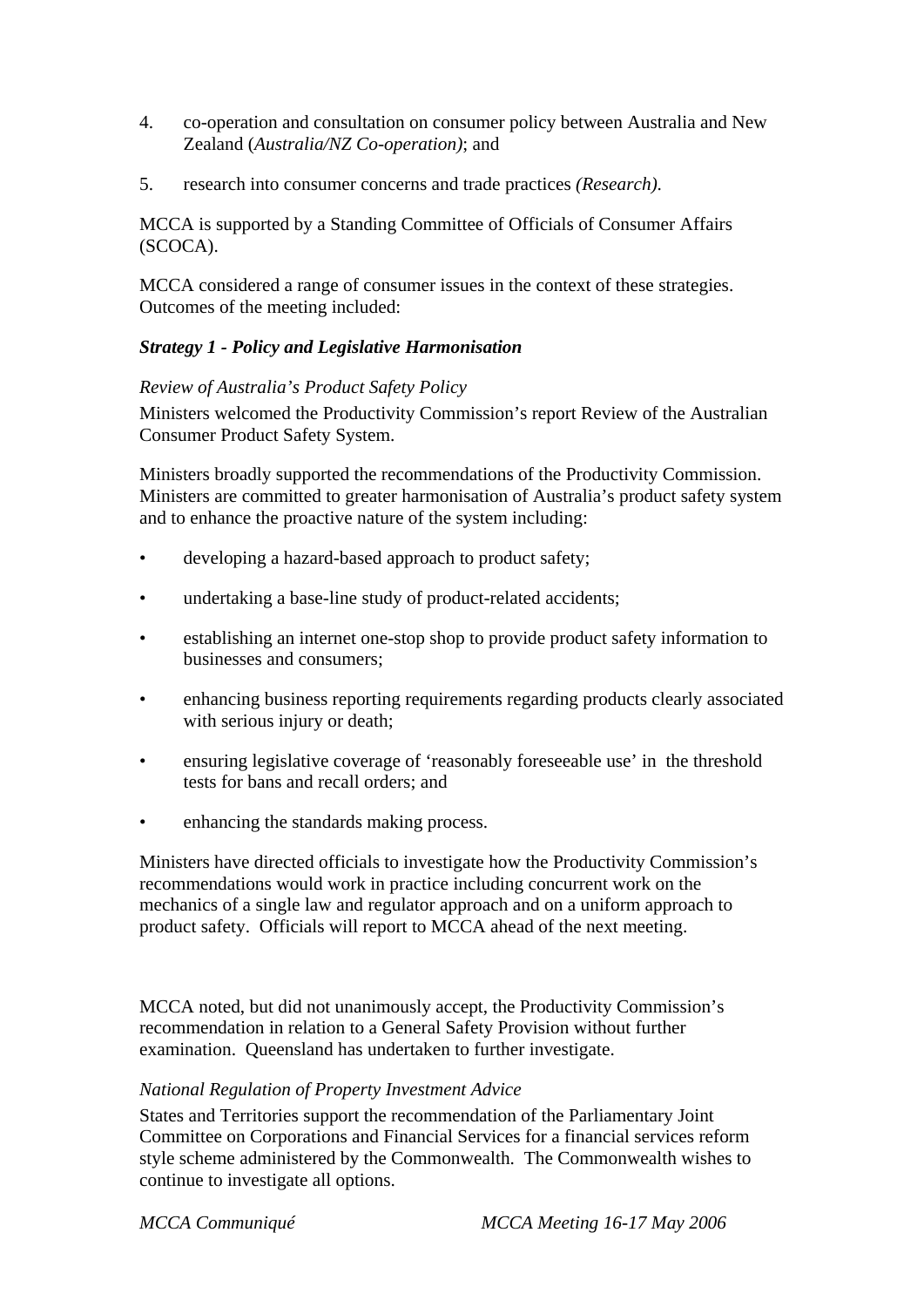MCCA has agreed that the property investment advice working party should finalise the Regulation Impact Statement as a matter of urgency, and report to the next SCOCA meeting with a view to MCCA agreeing upon a preferred option.

If agreement on a recommended model cannot be reached, MCCA will consider whether a national approach remains feasible.

# *National Consistency for Co-operatives Legislation*

MCCA noted that progress has been made on ensuring consistency of co-operatives legislation across jurisdictions. This involves replacing the core consistent provision scheme with a template or consistent legislative scheme formalised by a Ministerial Agreement. To this end MCCA noted that a revised Ministerial Agreement is to be submitted out of session for endorsement.

In addition MCCA noted the progress on the replacement of the Foreign Registration scheme with a form of Mutual Recognition and the inclusion of Co-operative Capital Unit provisions into the legislation of participating jurisdictions. This will simplify the process for co-operatives to operate in other jurisdictions and provide co-operatives with another form of fundraising. In this regard the final draft Pro Forma Bill for Cooperative Capital Units and Mutual Recognition provisions will also be submitted out of session for approval.

#### *Responsible Lending Practices by Credit Card Issuers*

MCCA expects to release for consultation in the next few weeks proposals to ensure that credit card issuers adopt responsible lending practices when assessing consumers' capacity to repay their credit card debt.

Current lending practices impact most severely on those who can least afford to carry a lifetime debt burden and result in that group of consumers paying for those consumers who use their cards as a payment instrument and never pay interest.

MCCA anticipates that any changes to the current regulatory regime will result in a more equitable system.

#### *Victorian Credit Review*

Ministers noted the progress which has been made on the Consumer Credit Review which is being conducted by Victoria and in particular, the release of the Report of the Consumer Credit Review in March 2006.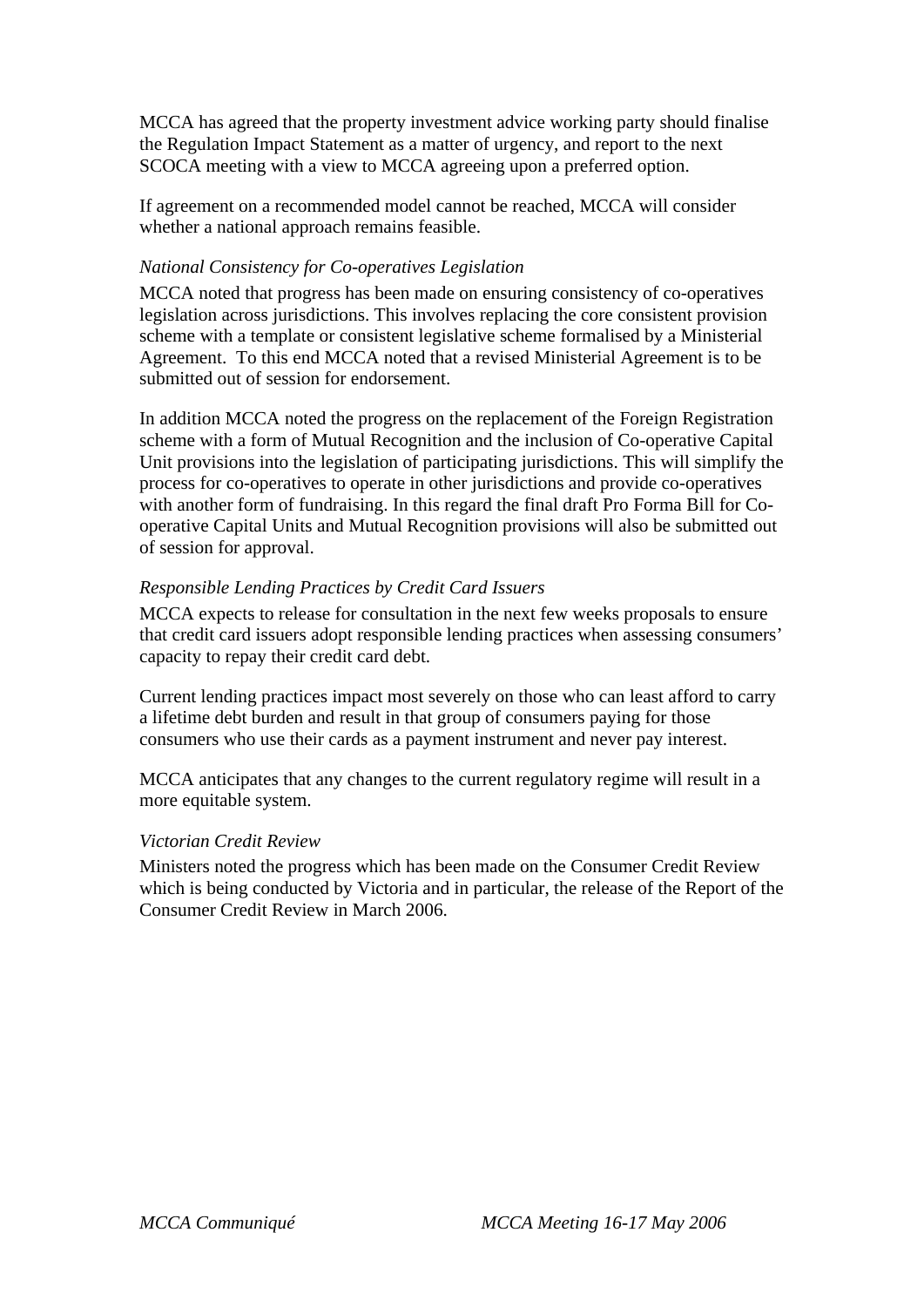# *Unfair Contracts*

MCCA noted the extensive work undertaken by Victoria in implementing its unfair contract terms legislation. Other States and Territories are continuing to seek nationally consistent legislation in this area. The issue will be progressed out of session.

## *Framework and Principles for Achieving Nationally Beneficial Outcomes*

Ministers noted the increasing number of multi-jurisdictional matters being investigated by fair trading agencies around Australia with the aim of obtaining beneficial outcomes for consumers not only in the home state but in other jurisdictions as well. Issues investigated have included poor lending practices by a major bank to indigenous consumers, large scale multi state false billing conduct and misleading advertising in the jewellery industry.

Ministers also acknowledged the success of the recent anti scam campaign initiated by the Australasian Consumer Fraud Taskforce and supported the recent establishment of the Australasian Consumer Protection Enforcement Network to further enhance national coordination of consumer protection law enforcement actions.

## *Strategy 5 - Research*

## *Consumer Policy Research*

MCCA established an on-going MCCA consumer policy research agenda which will provide information that will improve the ability of policy-makers to make appropriate, timely and effective policy decisions. Ministers agreed that scams and product safety be included on the initial research agenda.

Scams – this exercise will seek to identify the factors which may make consumers more likely to be victim to scam activity; to understand the number of scam operators in the market; and the amount of loss suffered by consumers who are victims of scam activity.

Base-line Study for Product Safety – this exercise will identify the current incidence and costs of product-related accidents and provide a thorough analysis of the significance of different causes of accidents.

Ministers further agreed that the Scams project should be pursued as a matter of priority.

#### *Other issues*

#### *Telemarketing and Do Not Call Register*

MCCA supported the Australian Government's move to establish a national do not call register to protect consumers from nuisance telemarketing phone calls. The number of unsolicited calls in Australia has grown in recent years and has led to a rise in community concerns about the intrusiveness of telemarketing.

The register will enable consumers and small businesses to opt out of receiving unsolicited calls once a telephone number is registered.

The register will apply to all telemarketers operating in Australia, as well as those overseas telemarketers that represent Australian companies.

MCCA noted that the Australian Government has committed \$17.2 million to establish the register and that the register is expected to be up and running in 2007.